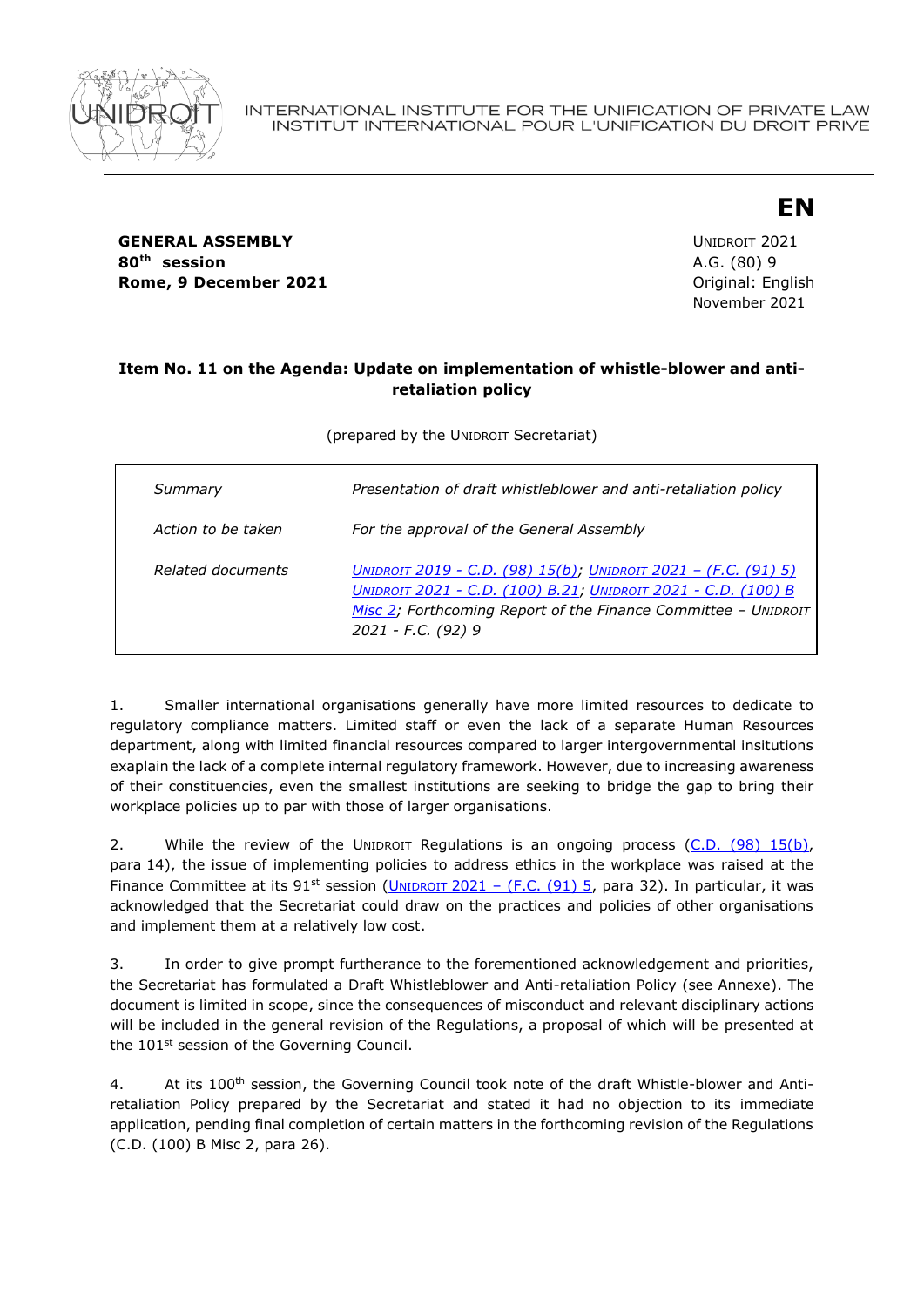5. *In the light of the foregoing, the General Assembly is invited take note of the attached Whistleblower and Anti-retaliation Policy prepared by the Secretariat, request any comments deemed adequate, and state its non objection to the immediate application, pending final completion of certain matters in the forthcoming revision of the Regulations.*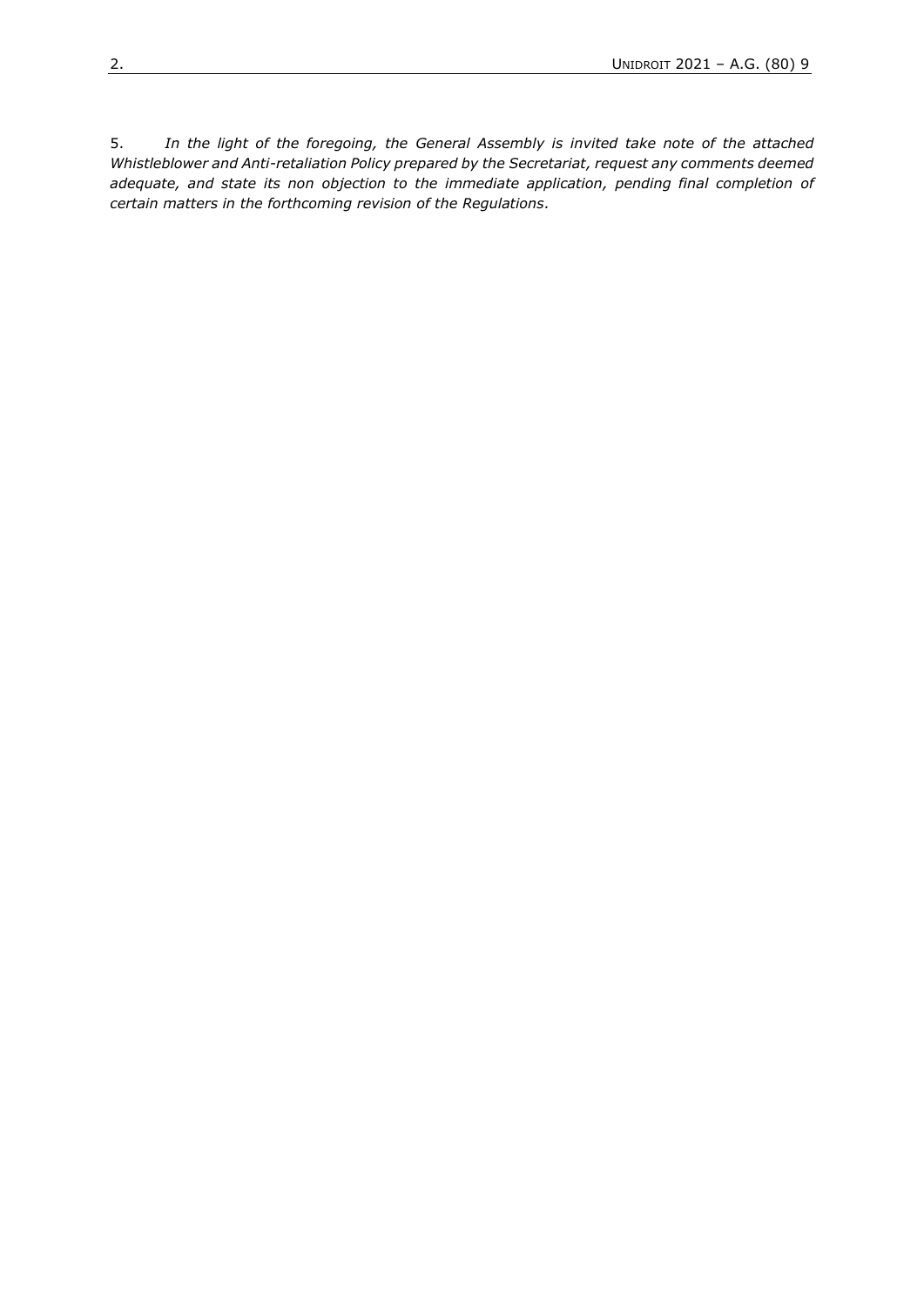### **ANNEXE**

# **WHISTLEBLOWER AND ANTI-RETALIATION POLICY**

The International Institute for the Unification of Private Law ("UNIDROIT") is committed to detecting, investigating and taking action against misconduct, as defined herein, that occurs in the context of its activity. This document outlines the policy and procedures for reporting suspected misconduct. It is a binding document from the moment of its issuance by the Secretariat, and shall become an integral part of the Regulations applicable to the Staff of the Institute as soon as the General Assembly so approves in ordinary session. This document shall also be deemed an integral part of the Guidelines provided to all visiting researchers, scholars or interns.

#### **1. Scope and Application**

The terms of this policy apply to all UNIDROIT staff members and individuals in a direct contractual relationship with UNIDROIT such as, for this matter, consultants, contractors, secondees, chairholders, interns or visiting scholars (hereinafter referred to, for this purpose only, as "Staff").

### **2. Definitions**

**Misconduct** means any illegality, breach of UNIDROIT's Regulations, gross waste, mismanagement, abuse of authority, substantial and specific danger to public health or safety, and any other activity that undermines the institutional mission to its membership. Examples include, but are not limited to, corruption, fraud, theft, misrepresentation, misuse of UNIDROIT property, retaliation against Whistleblowers, and abuse of privileges and immunities.

**Retaliation** means adverse action taken, threatened or recommended against an individual because he or she made a good faith report of suspected misconduct.

**Whistleblower** is a person who, in good faith and based on an objectively reasonable belief that misconduct has occurred, reports suspected misconduct.

**Whistleblower Report Officer** is any person designated by procedure under section 5 below to be on the receiving end of a report from a Whistleblower.

### **3. Duty to Report and Cooperate**

Staff have a duty to promptly report suspected misconduct associated with any activity of UNIDROIT and to cooperate fully and truthfully in any internal or external review, audit, or investigation conducted by or on behalf of UNIDROIT.

Negligent or wilful failure to report and/or cooperate, including by withholding material information, may result in disciplinary action, including termination of employment or contractual relationship, in accordance with the procedure envisaged in the Regulations.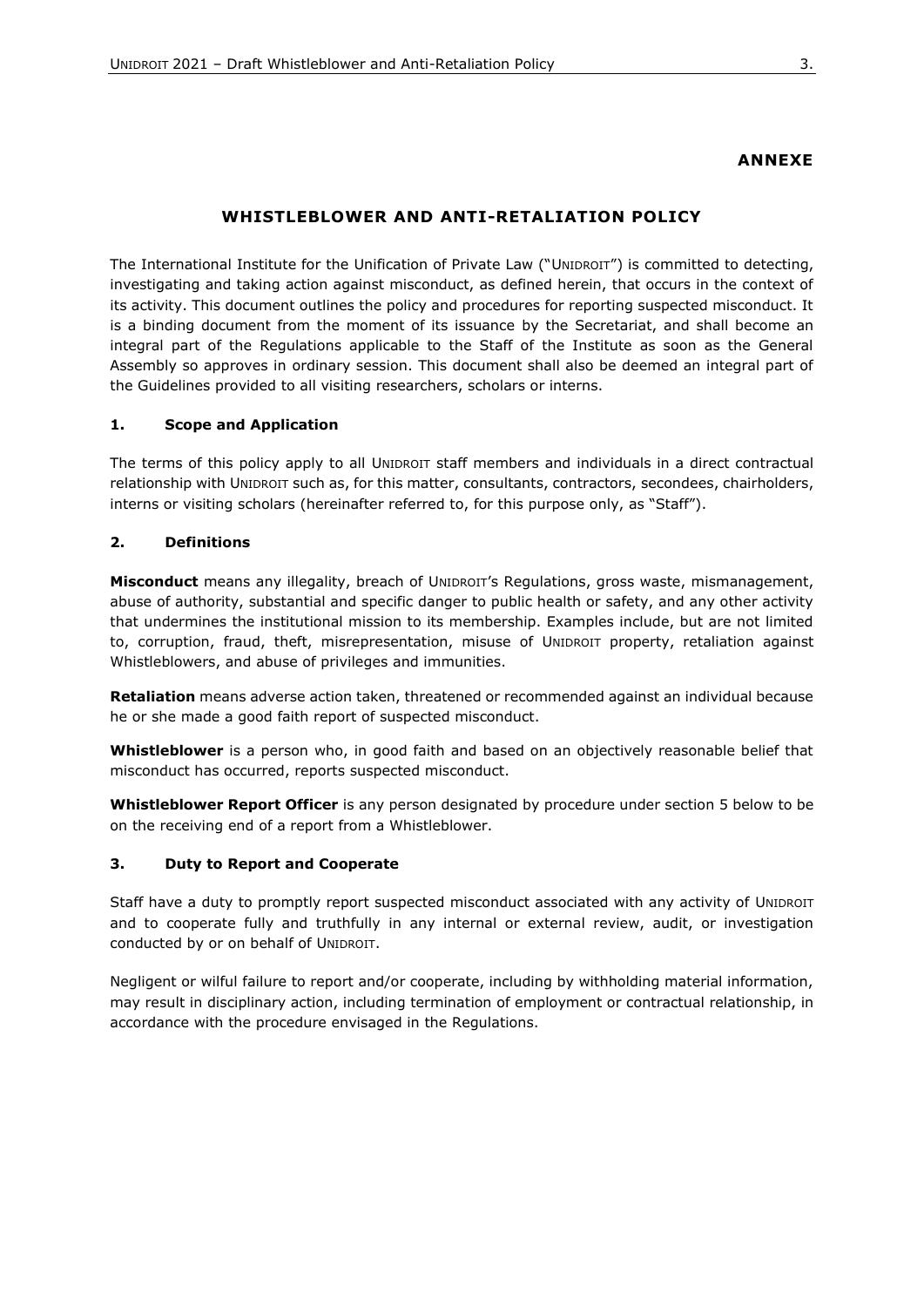# **4. Confidentiality**

It is the duty of the Whistleblower Report Officer to maintain the confidentiality of the Whistleblower and all communications in relation to the report of suspected misconduct to the maximum extent possible.

The identity of the Whistleblower should only be exceptionally disclosed in the absence of consent if it is necessary for administrative, disciplinary or judicial action or in order to ensure due process in the investigation of the allegations made.

# **5. The Determination of the Whistleblower Report Officer**

Staff members must report suspected misconduct in the first instance to the Secretary-General.

If the suspected misconduct involves the Secretary-General, the Whistleblower has reason to believe that he or she may be subject to retaliation, or the Whistleblower has reason to believe that evidence of suspected conduct will be concealed, destroyed, or not acted upon, the individual should report the suspected misconduct to the President of the Governing Council.

If the suspected misconduct involves the President, and the Whistleblower has reason to believe that he/she might be subject to retaliation, or the Whistleblower has reason to believe that evidence of suspected conduct will be concealed, destroyed, or not acted upon, the individual should report the suspected misconduct to the Member of the Permanent Committee with the shortest serving time in office at the said Permanent Committee, and, in case of several members with equal time of service, the youngest one, whose contact information will be made available to all Staff.

# **6. Personal Information and Anonymous Reporting**

Whistleblowers are encouraged to include their names or other contact information in their reports of suspected misconduct to add credibility to the report and facilitate any follow-up action or investigation.

The names of individuals making reports will be kept confidential to the maximum extent possible, and within the limits established under Section 4 above.

Reports submitted in complete anonymity will also be given adequate consideration.

# **7. Information to be Included in a Report of Suspected Misconduct**

Whistleblowers must submit all pertinent information regarding the suspected misconduct including any documentary or other evidence in writing to the relevant Whistleblower Report Officer.

## **8. Decision to start a Procedure Following a Report of Suspected Misconduct**

The decision on whether any action is warranted under the circumstances will be determined on a case-by-case basis by the Whistleblower Report Officer.

Such a decision must be made within 30 days of the receipt of the report of suspected misconduct.

The Whistleblower, if his/her identity is disclosed to the Whistleblower Report Officer, will likewise be informed of whether follow-up action is being taken with respect to his or her report.

The Whistleblower Report Officer shall elevate all reports of suspected misconduct directly to the Permanent Committee, even if the decision has been not to take any action. The reports will include sufficient justification of the decision adopted.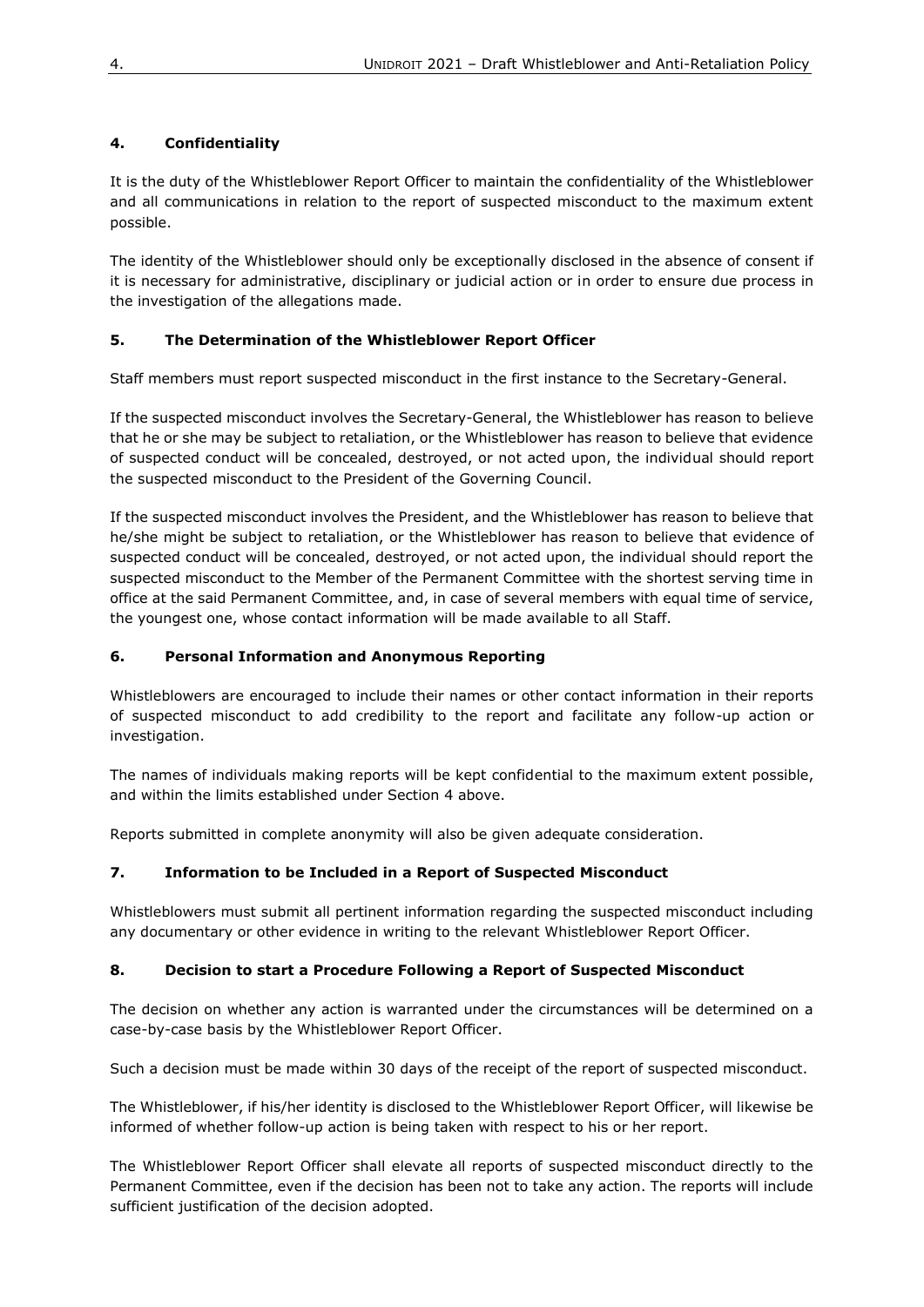## **9. Reviews, Audits, or other Investigations**

The Whistleblower Report Officer shall determine what action, if any, to take in response to the report.

When, based on the facts reported or any other relevant information collected, it is objectively reasonable to infer that misconduct might have taken place, the Whistleblower Report Officer must take one of the following actions:

- i. Conduct an internal review
- ii. When the complexity of the case so advises, retain one or more external reviewers, auditors or investigators.

When the alleged misconduct concerns the President, the Whistleblower Report Officer that is a Member of the Permanent Committee will decide to take any of the actions envisaged in the previous paragraph in consultation with the rest of the Permanent Committee Members, excluding the President.

Based on the result of the review, audit or investigation, the Whistleblower Report Officer will draft a report with a proposal to close the case or adopt the disciplinary or remedial actions required to address the confirmed misconduct. The disciplinary or remedial actions will be taken as determined by UNIDROIT Statute and Regulations.

## **10. Due Notification to the Whistleblower**

The Whistleblower must be informed, as appropriate, of the action taken with respect to his or her report.

### **11. Bad Faith Conduct**

In order to receive protection under this Policy, individuals must make a report in good faith and have a reasonable belief that misconduct has occurred. The transmission or dissemination of unsubstantiated rumours is not considered a protected activity under this Policy.

UNIDROIT views the intentional submission of false reports or false witness testimony under this Policy as conduct susceptible to sanctions under the UNIDROIT Regulations.

Making allegations through the Whistleblower and Anti-Retaliation Policy that the individual knows to be false, intentionally and materially incomplete, or with an intent to misinform will be investigated and may result in disciplinary action, up to and including termination of employment or contractual relationship, as determined by the UNIDROIT Regulations.

### **12. No Retaliation**

Retaliation against Whistleblowers is strictly prohibited and is susceptible to sanctions the UNIDROIT Regulations.

Staff who retaliate against any person making a report shall be subject to disciplinary measures, up to and including termination of employment or contractual relationship, as determined by the UNIDROIT Regulations.

Examples of retaliation include, but are not limited to:

• Employment actions such as termination, and denial of renewal of contract or promotion unless otherwise justified;